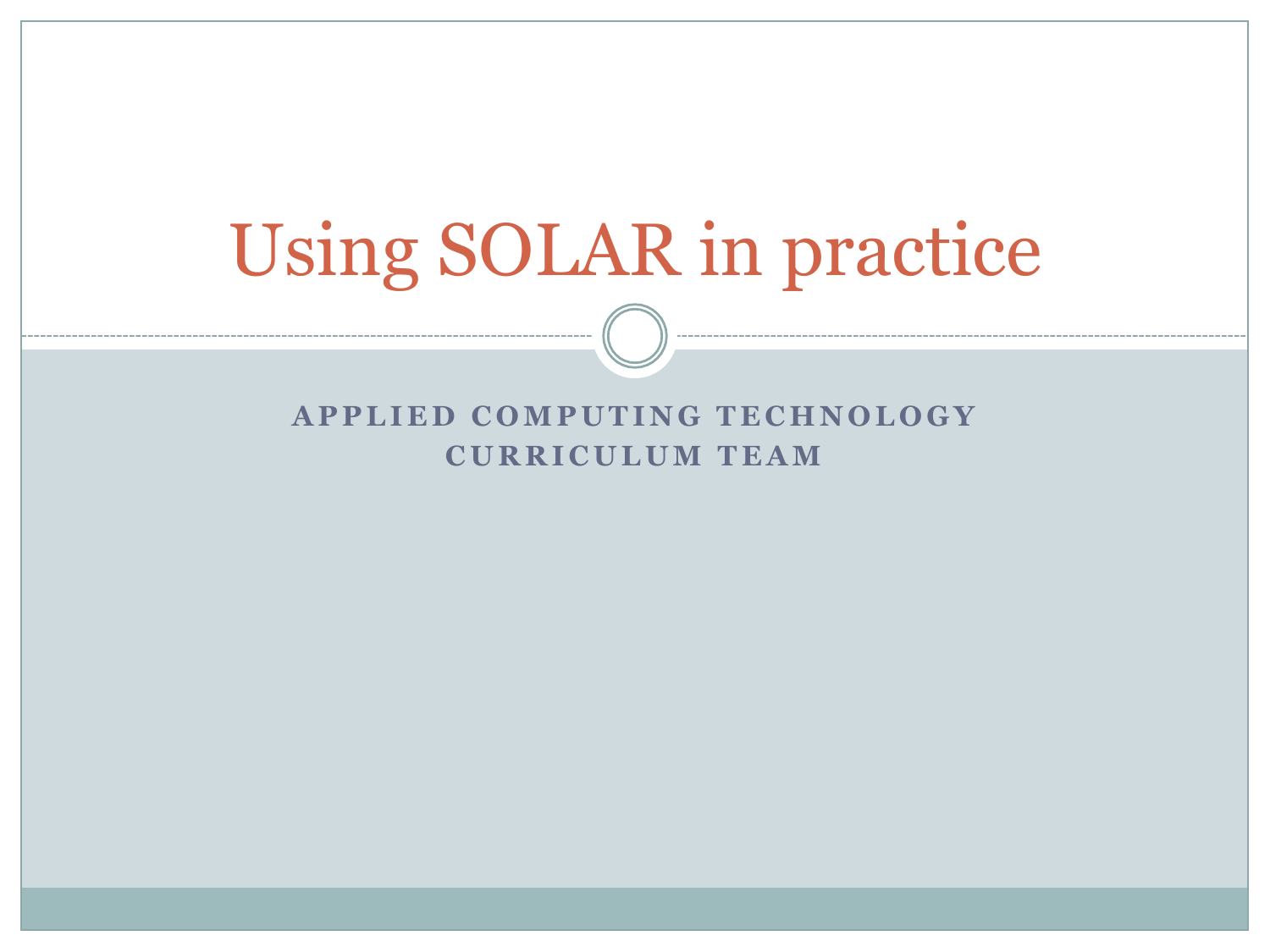## **Registration**

#### • Student Registration

- ¡ Can be done by with reference to Enquirer
- ¡ Always organise into Cohorts (typically based on class groups)

### • Possible problems:

- ¡ No Student Candidate Number (Required). This can in some circumstances take a while to obtain. A duel system of paper and SOLAR best avoided.
- ¡ Student registered at other Centres, SOLAR has to be contacted to deregister such effected students from other Centres before being added.

• Staff Registration – done on an individual basis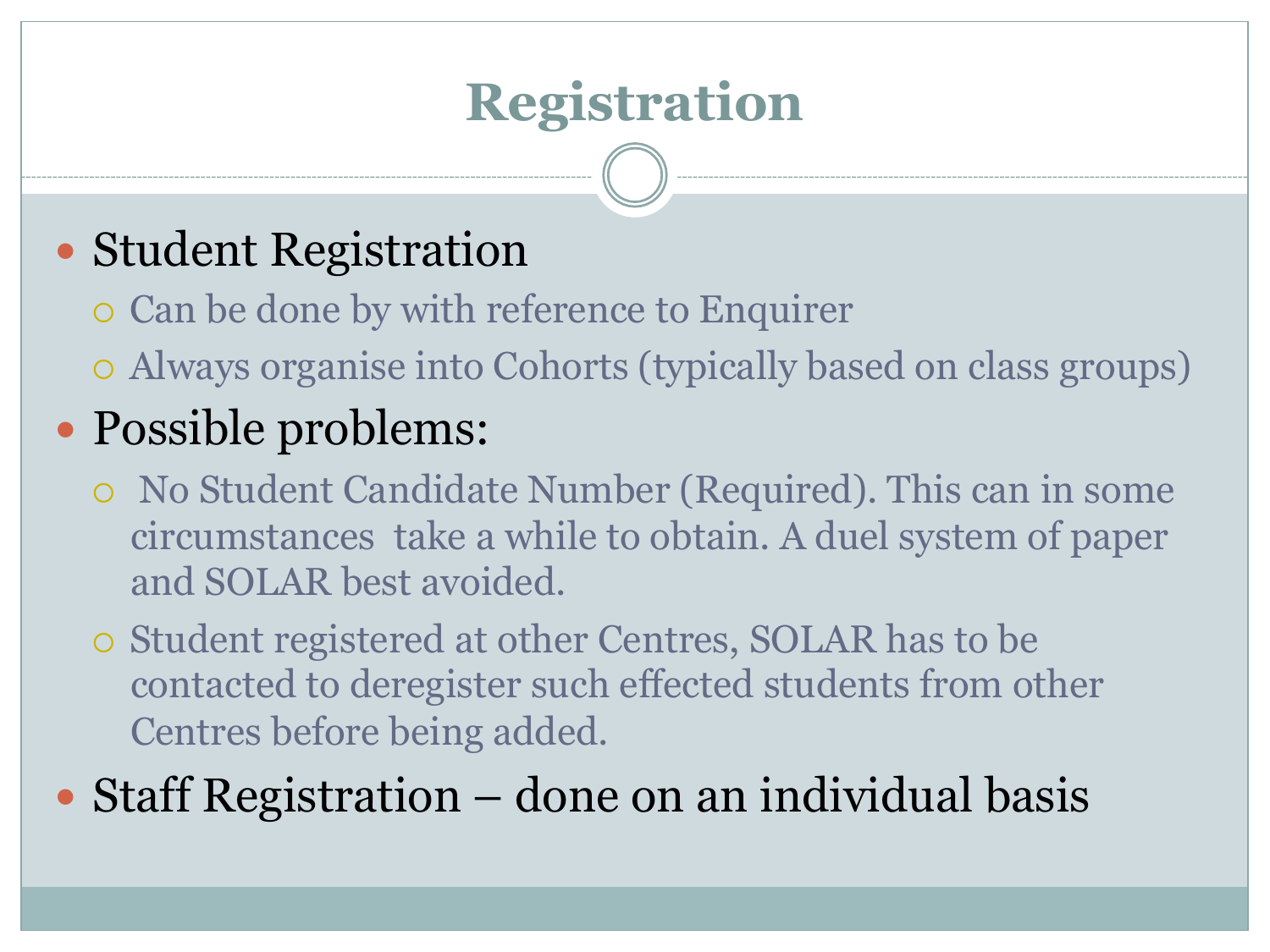## **Benefits**

- Widely used in Computing cognate area for many years (partially driven by vendor related units)
- Pre verified assessments
- Automated marking
- Sector wide consistent unit assessment
- Easy to check results
- Gives instant result and feedback to students
- **Liked** by students
- Easy to administer and setup assessments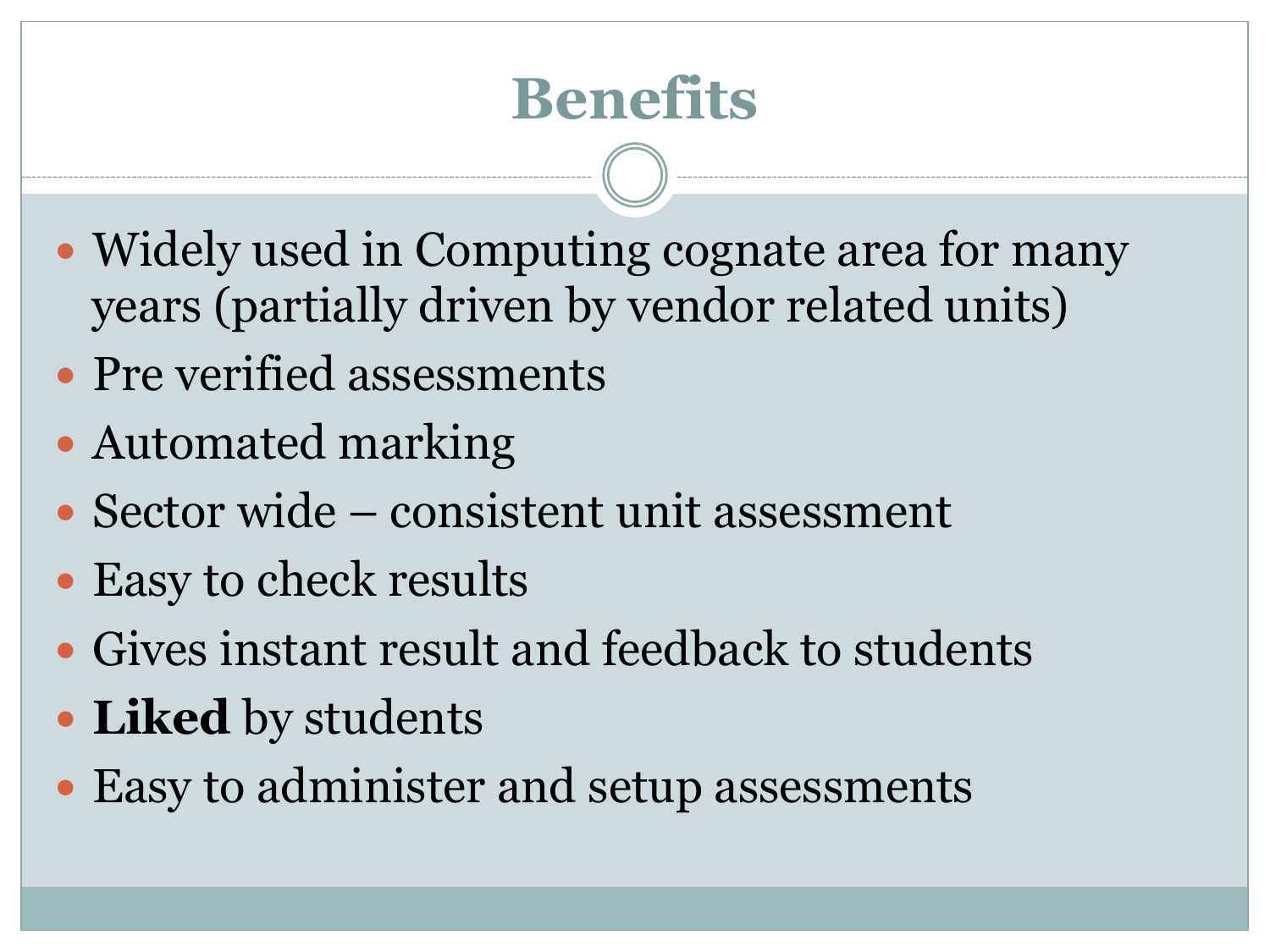## **Challenges**

- No prior view of assessments
- Quality of assessments variable
- Blooms Taxonomy most questions are MCSA/MCSA which only test knowledge and comprehension
- Assessment errors, in terms of incorrect questions, difficult to rectify.
- There can be limited re-sit assessments varies with area
- The printing of Key Codes can use a large amount of paper
- No built in help facility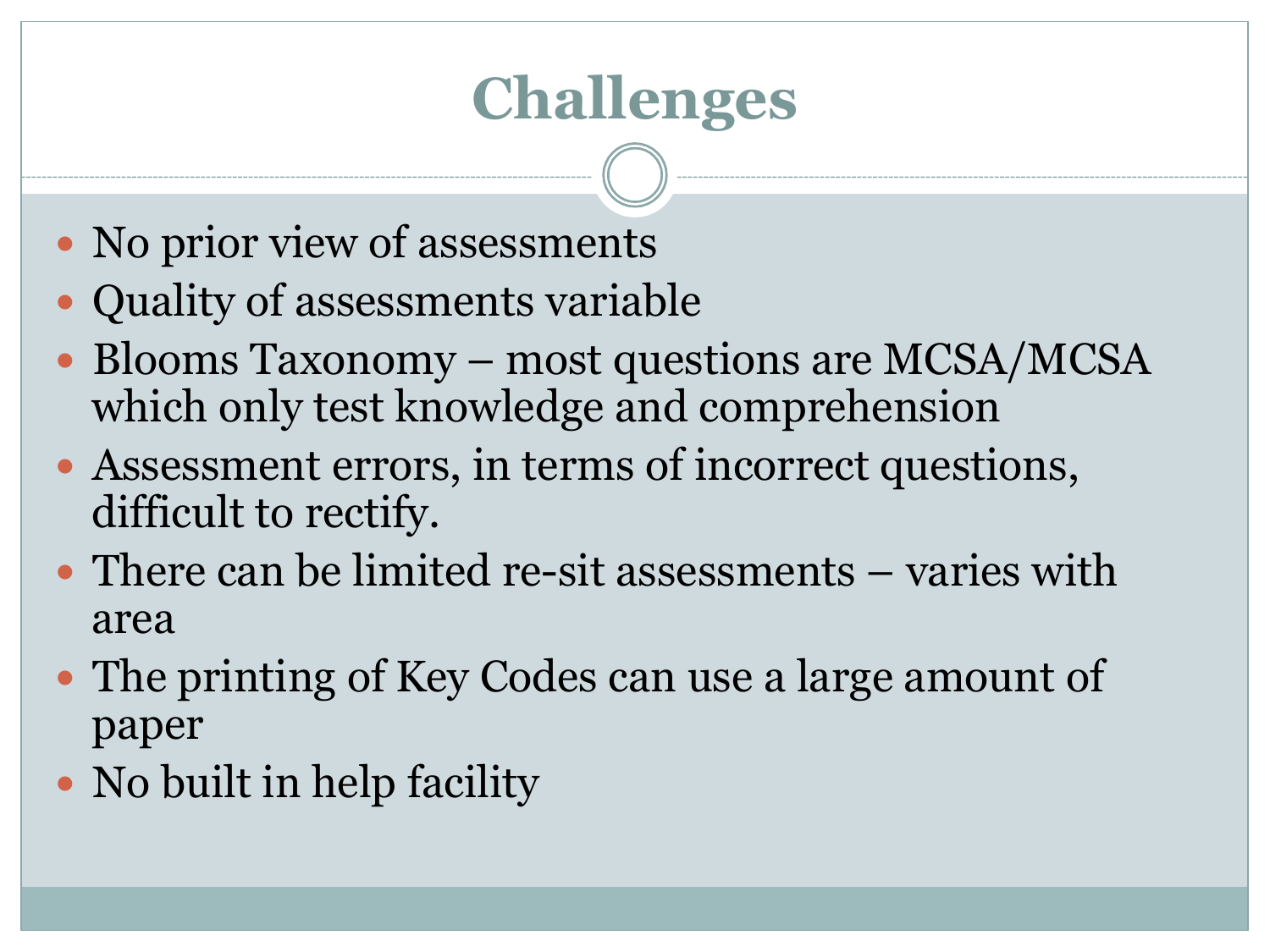## **Challenges**

- Not able to install the secure client due to difficulties in detecting the College Proxy Server
- Limited formative assessments
- No linkage to other SQA systems
- System not well maintained, for example old Cohorts not deleted
- Unable to include simulations into questions
- Pedagogy and the move to NCNL